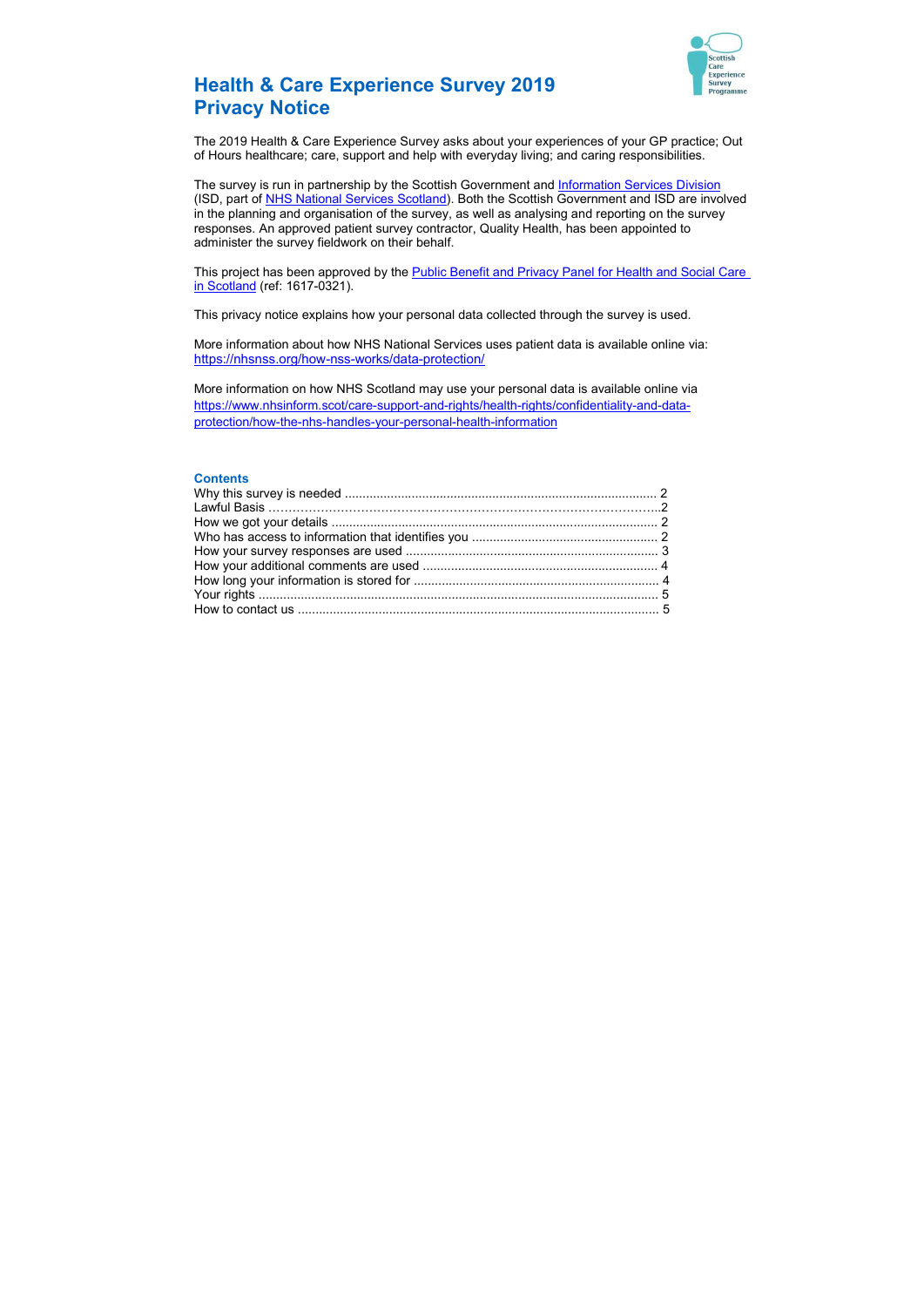### Why this survey is needed

The survey aims to provide local and national information on the quality of health and care services from the perspective of those using them. They allow local health and care providers to compare with other areas of Scotland and to track progress in improving the experiences of people using their services.

The survey programme supports the three quality ambitions of the 2020 Vision – Safe, Effective, Person-centred – by providing a basis for the measurement of quality as experienced by service users across Scotland. In particular the surveys support the person-centred quality ambition which is focused on ensuring that care is responsive to people's individual preferences, needs and values.

## The survey's specific objectives are:

For local improvement:

- for informing national planning and monitoring performance.
- identify variation within and between local areas and if and how the level of positive and negative experiences have changed over time;
- highlight areas of best practice and areas for improvement;
- monitor the NHS Scotland LDP standards on accessing GP services;
- informs nine out of the 23 health and wellbeing outcomes indicators under the Public Bodies (Joint Working) (Scotland) Act 2014
- provide GP practices with structured feedback on people's experiences of their service, relative to other practices in Scotland and to previous results;
- provide NHS Boards, Health & Social Care Partnerships and GP Clusters with information about people's experiences in their respective areas and about variation within and between local areas.

National results:

The Scottish Government submitted an application to the Public Benefit and Privacy Panel (PBPP) seeking approval to use the NHS database of patients registered with a GP practice to identify a survey sample and approach individuals. A copy of the approval letter from the PBPP (ref: 1617- 0321) is available at www.gov.scot/hace.

This survey is a means for Scottish Ministers to monitor how well they are fulfilling their duty, under Section 1 of the NHS (S) Act 1978, to continue to promote a comprehensive and integrated health service that is designed to secure:

- 1. improvement in the physical and mental health of the people of Scotland, and
- 2. the prevention, diagnosis and treatment of illness, and for that purpose to provide or secure the effective provision of services in accordance with the 1978 Act.

## Lawful Basis

We conduct this survey as a "public task in the public interest". Our legal basis is that the use is necessary:

- for reasons of public interest in the area of public health;
- for providing health or social care or treatment or managing health or social care systems and services;
- for archiving, scientific or historical research, or statistical purposes.

#### How we got your details

ISD selected names and addresses at random from all those who are registered with a GP Practice in Scotland, live at a Scottish address and are aged 17 and over.

#### Who has access to information that identifies you

Only specifically authorised personnel within ISD and Quality Health have access to the name and address of the individuals who are sent the survey.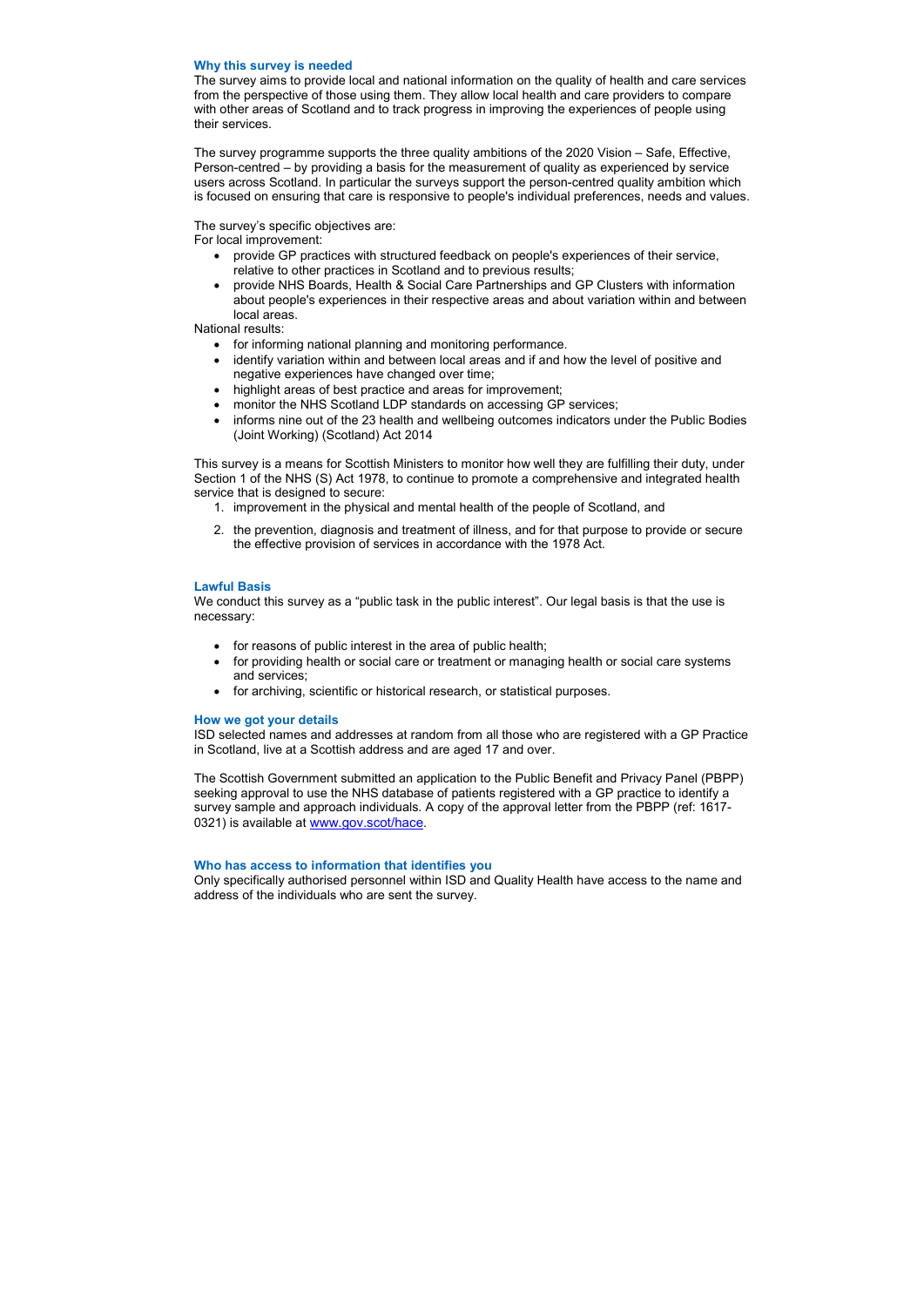Quality Health has only been given your name and address for the purpose of mailing you the survey and they are required to destroy this information once the survey work has been completed. They have signed a confidentiality agreement which stipulates this. They do not have access to any other information about you.

ISD also securely shares some identifiable data with staff at the NHS Central Register (NHS CR) and Atos Origin Alliance (who host the CHI database), who run checks to reduce the risk of sending a survey pack to someone who has died.

Individual survey responses are tracked and stored using a unique survey ID number. Only specifically authorised NHS analysts at ISD will retain a record of the identity of those who took part in the survey and this will be stored separately from the survey responses.

No access to your identity, including name and address, will be given to GP Practices, NHS Boards, the Scottish Government or any other organisation or individual. The health and care professionals involved in your treatment or care will not know whether or not you took part in the survey.

All of the organisations involved in handling your name and address for the purpose of this survey adhere to the Information Sharing Toolkit Scotland. This brings together all of the statutory requirements, standards and best practice that apply to the handling of personal information, including requirements set out in Data Protection legislation. All transfers of personal or identifiable data are carried out securely.

The arrangements for protecting the confidentiality and privacy of individual information within the analysis are made in accordance with the Scottish Government Statistician Group corporate policy statement on **confidentiality** and **ISD** protocols.

#### How your survey responses are used

Access to your individual responses, held against the unique survey ID number, is very tightly controlled and is restricted to named individuals within ISD, the Scottish Government and Quality Health.

The survey dataset, containing individual level survey responses but not including anything that identifies individuals, will sometimes be shared with a third party, such as a charity or academic researcher, for the purpose of undertaking additional analysis. **Before any data are shared**, the third party must seek the necessary approvals from the relevant NHS research, ethics and governance groups and sign a Data Processing Agreement or Data Sharing Agreement with the Scottish Government and ISD.

Before any analysis takes place, ISD analysts will use your postcode to identify whereabouts in Scotland you live. They will then link your survey responses to the area of Scotland you live in (so that we can compare responses from people living in different areas). ISD analysts will also link your survey responses to the GP practice you are registered with (so that we can produce reports about each GP practice) and to your age group and sex (so that we can make sure that responses are representative of the population). ISD analysts will not link your name and address to the survey responses. The survey responses will then be analysed by specifically authorised ISD and Scottish Government analysts who will produce national and local reports on the results, and carry out adhoc analyses. No individuals will be identifiable in the responses dataset or in the reported results. The reports will be published in April 2020 and will be made available at www.gov.scot/hace.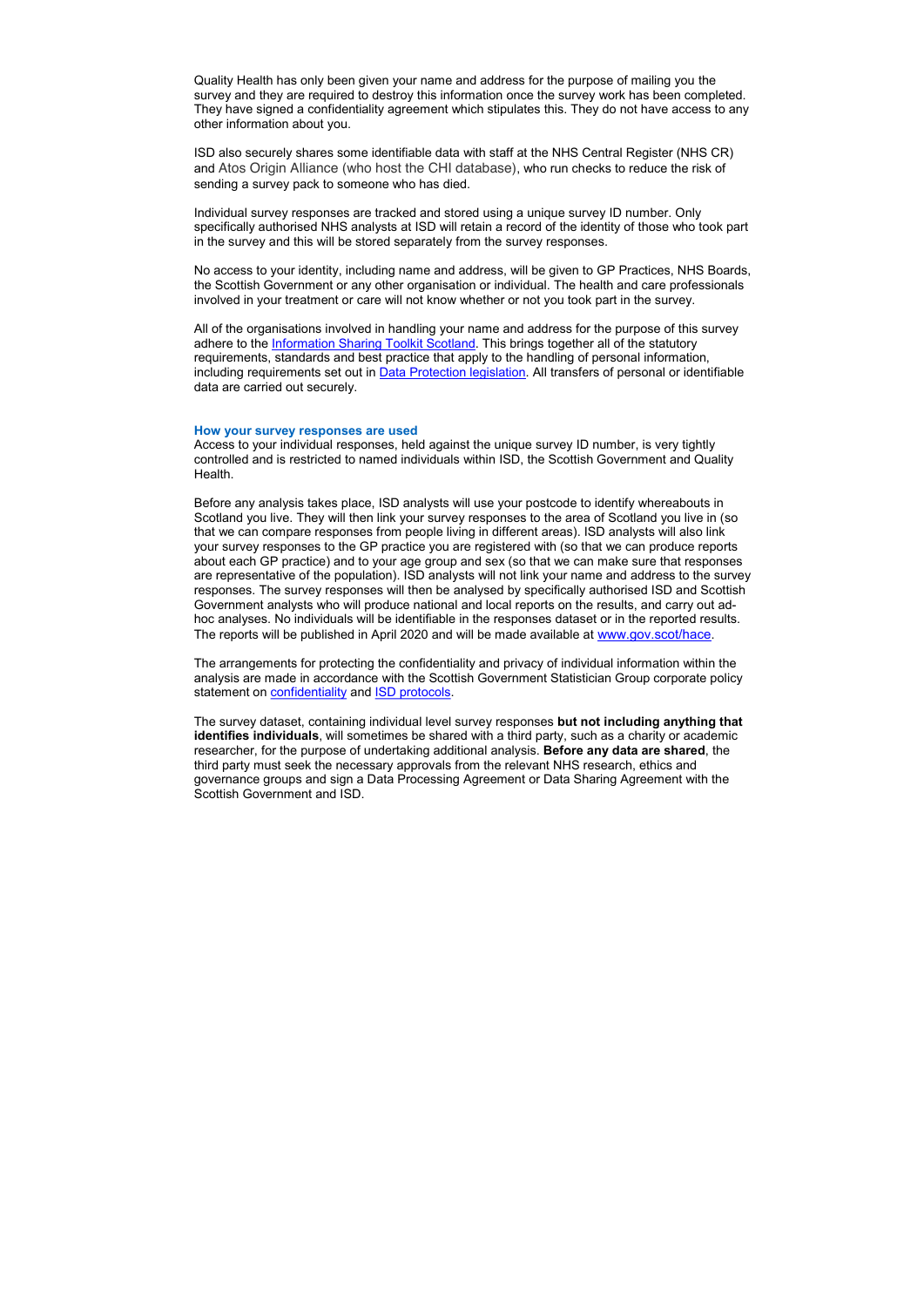Sometimes survey responses are linked to other data sources in order to undertake other analyses. Linkage of survey responses can only be done by specifically authorised NHS analysts working at ISD and is only done once the necessary approvals have been granted by the relevant NHS research, ethics and governance groups. All personnel involved with this additional analysis are governed by the Information Sharing Toolkit.

#### How your additional comments are used

Additional comments made by respondents on the survey form are shared with Health and Care services for service improvement. All comments are anonymised before they are shared or analysed to ensure your identity is protected.

This means that all personal details; all references to staff / patient / ward / unit names; and any other information which might allow an individual to be identified, such as specific diagnoses / tests / procedures will be removed.

For example, if an individual had written "Doctor Smith was very nice", this would be anonymised to "Doctor [name removed] was very nice". Similarly, if an individual had written "I work as a male midwife on Trinity Ward", this would be anonymised to "I work as a [job title removed] on Ward [name removed]".

The survey dataset, containing individual level survey responses but not including anything that identifies individuals, will be stored by Quality Health for a period of 5 years and by the Scottish Government and ISD indefinitely. This is to allow additional analysis to be carried out as required, for example time trends or more detailed analysis of particular aspects of the survey responses. This retention will be reviewed regularly to ensure that it is still appropriate to hold the data.

Anonymised additional comments from the survey will sometimes be shared with a third party, such as a charity or academic researcher, for the purpose of undertaking additional analysis. They will only be shared once appropriate approvals and governance are in place.

#### How long your information is stored for

All survey responses are stored securely and confidentially under the terms of Data Protection legislation.

Quality Health are required to destroy names and addresses once the survey work is complete. They will destroy hard copies of returned surveys once scanned copies are available and stored securely.

Scanned copies of completed questionnaires will be held by Quality Health for three years then destroyed as there will no longer be a need for them.

A file containing personal identifiers and the respondents' unique survey ID numbers will be stored by ISD indefinitely. This file will be stored separately from the individual level survey responses. This file is retained to allow future data linkage with other data. This linkage would only be done where the necessary approvals have been granted by the relevant NHS research, ethics and governance groups.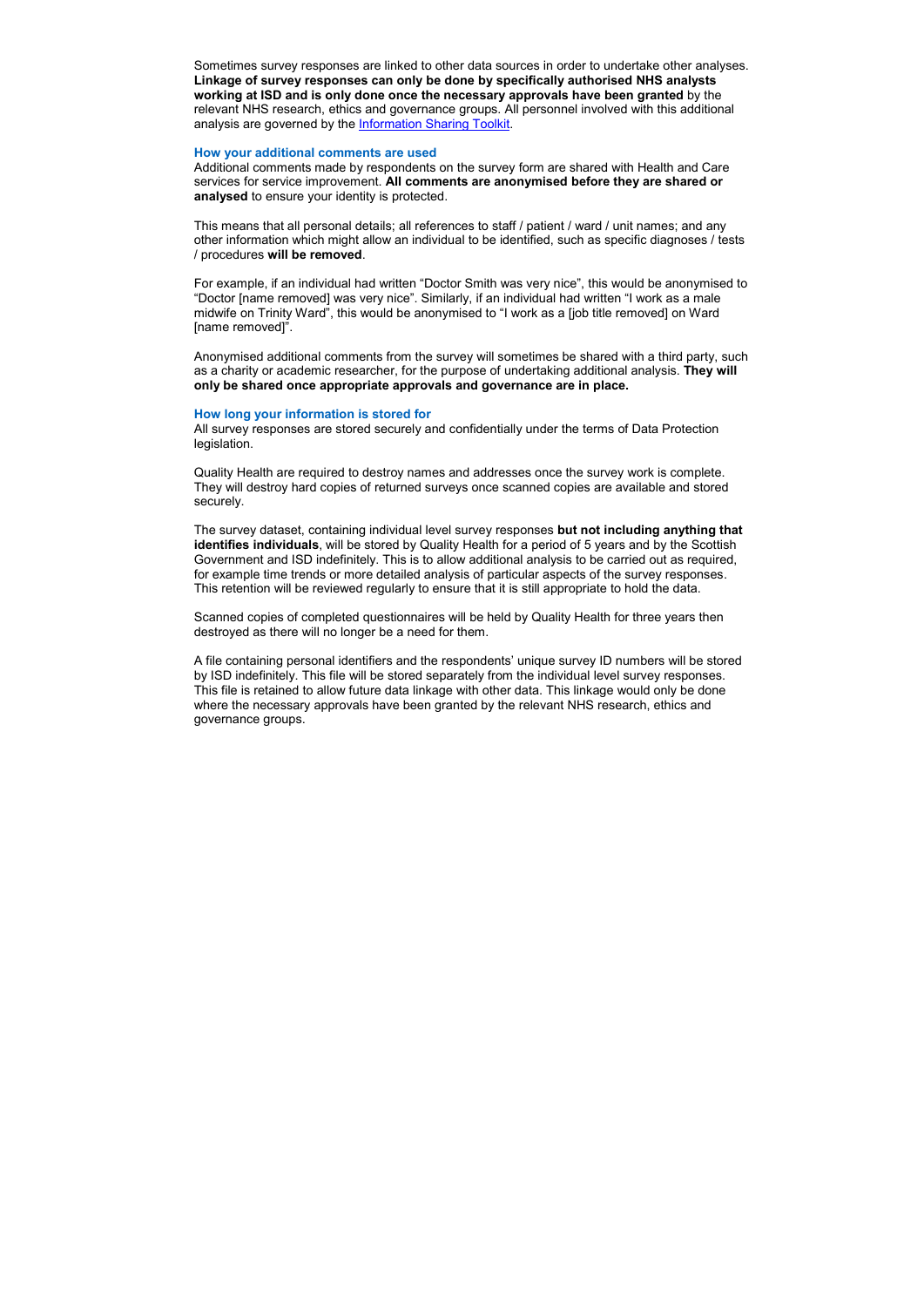#### Your rights

Taking part in the survey is voluntary. Completing the survey gives you an opportunity to provide feedback on your experience of health and care services in your local area. You don't have to answer every question if you don't want to and you will be asked to skip questions that don't apply.

None of the health or social care professionals involved in your care will know whether or not you have responded.

If you have received a survey form and do not wish to be contacted again, please contact the free survey helpline which is detailed on your survey letter and request that you are not sent a reminder.

Data Protection legislation gives rights to individuals in respect of the personal data that organisations hold about them. These include the right to:

- To be informed;
- Of access;
- To rectification;
- To erasure;
- To restrict processing;
- To object;
- Rights in relation to automation and decision making profiling.

The Information Commissioners Office provides more information on your rights under Data Protection legislation at https://ico.org.uk/for-organisations/guide-to-data-protection/guide-to-thegeneral-data-protection-regulation-gdpr/individual-rights/

If you are concerned about our information rights practices you should contact us directly by writing to the Scottish Government's Data Protection Officer at:

Data Protection Officer Victoria Quay Commercial Street Edinburgh EH6 6QQ Email: DataProtectionOfficer@gov.scot

If you have engaged with us and are still dissatisfied, you have the right to lodge a complaint with the Information Commissioners Office. For more information see https://ico.org.uk/make-acomplaint/your-personal-information-concerns/